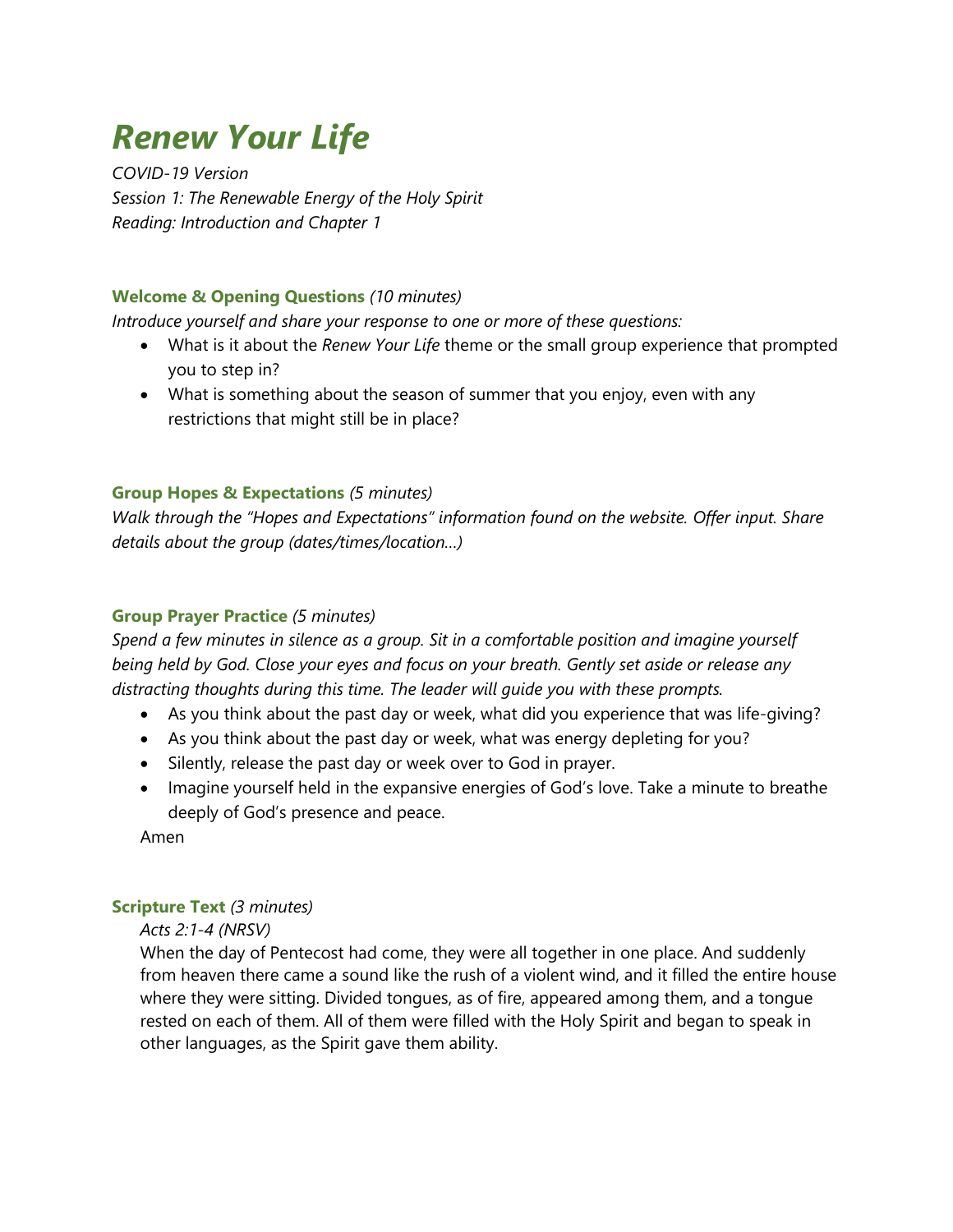#### **Reading Recap** *(5 minutes)*

In *Renew Your Life*, we follow Pastor Kai in his journey to restore the energy he once had but had lost along the way, an energy he desperately needed to revitalize his ministry and refresh his relationships. Cultural challenges deplete energy for all of us: the pace of life, our quick fix mentality, the seduction of more, comparison fatigue and now the impact of COVID-19. Through his journey, Pastor Kai discovered and shares seven renewable sources of energy: grace, possibility, paradox, natural world, relationships, fruitful work, and rest.

*This guide includes more questions than your group can answer to give you choices and a chance to adapt. Some groups are new and just starting. Other groups are returning for the COVID-19 series. Returning groups may want to focus on the COVID-19 update and questions below.*

#### **Questions on the Introduction and Chapter 1** *(35 minutes)*

*Start with these questions, adding in other questions to supplement. Questions are also available in the Renew Your Life book, starting on page 141.*

- What concepts in the readings and sermon were life-giving for you?
- What concepts or stories were difficult or challenging for you?

#### **The Renewable Energy of the Holy Spirit**

- 1. Where do you see evidence of the cultural distortions (pace of life, quick-fix mentality, seduction of more, comparison fatigue) in the world and in your life? What effect do they have on you?
- 2. Which, if any, of the seven renewable, creative energies is most apparent in your life (pages 19-20)? How do you live out that energy? Which of the energies are you curious about or long for?
- 3. Look at the "Is it possible" questions on page 31. Which of the "possibility questions" speak to you today? In what area of your life is it easiest to acknowledge the Spirit's presence? Where is it more difficult to acknowledge or imagine?

#### **Update during COVID-19**

**The Spirit of Life** – How did fearful, morally suspect, doubt-filled disciples become courageous agents for good in the world? The Spirit of Life. God's Spirit takes the raw material of our ragged lives and gradually—interaction by interaction, circumstance by circumstance, prayer by prayer—shapes us into people who perceive life as gift, who see other people as image-bearers of God, and who imagine ordinary life circumstances as opportunities to experience the presence of God. The church was never meant to be bound by its walls. How are we able to bring God's presence to others, in a world where the church has no walls? What might the Spirit be up to in our world today?